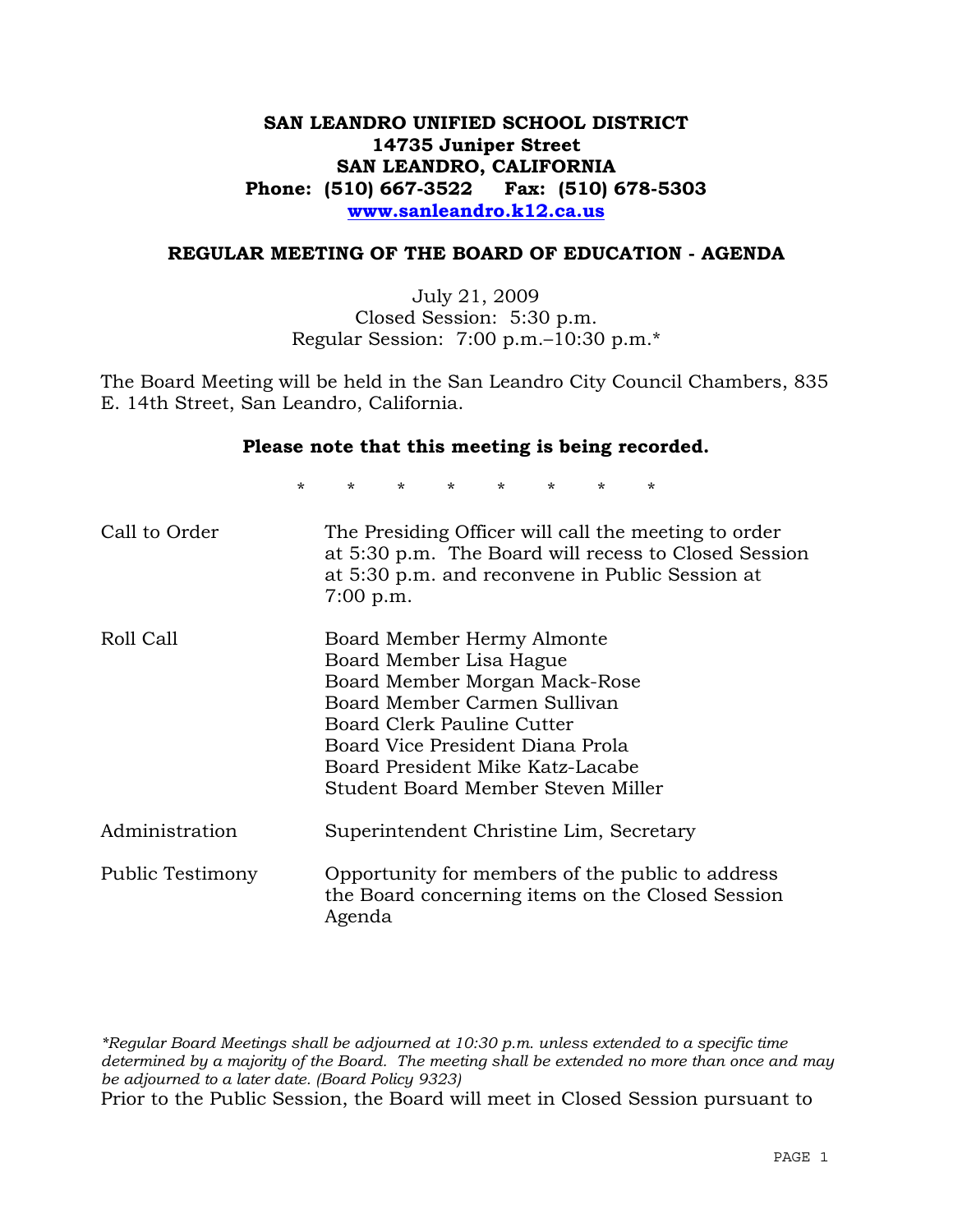Government Code Sections 54957, 54956.9(b), 54956.8 and 54956.

 **5:30 p.m.** a) Public Employee Dismissal Hearing

b) Public Employee Appointments:

- I. Adult Vice Principal
- II. Student Outreach Coordinator
- III. Curriculum Specialist for New Teacher Support and Professional Development
- c) Conference with Legal Counsel Anticipated Litigation Significant exposure to litigation
- d) Conference with Legal Counsel Existing Litigation

Report Closed Motion Second Vote Session Action Pledge of Allegiance Approve Agenda and Approve the Regular Meeting Agenda of July 21, 2009 Welcome our Student Motion Second Vote Board Member, Steven Miller Legal Statement Members of the audience who wish to address the Board are asked to complete the yellow card available at the entrance and submit it to the Board's Administrative Assistant. Speakers who have completed the card will be called when the item is reached on the agenda or, for non-agenda items, during the Public Testimony. Cards are to be turned in before the item is reached on the agenda. Please note that this meeting is being recorded. State law prohibits the Board of Education from taking any action on or discussing items that are not on the posted agenda except to A) briefly respond to statements made or questions posed by the public in attendance; B) ask questions for clarification; C) provide a reference to a staff member or other resource for factual information in response to the inquiry; or D) ask a staff member to report back on the matter at the next meeting and/or put it on a future agenda. (Government Code Section 54954.2(a)) **PRESENTATION** 

**7:05-7:15 p.m.** \* High Expectations Program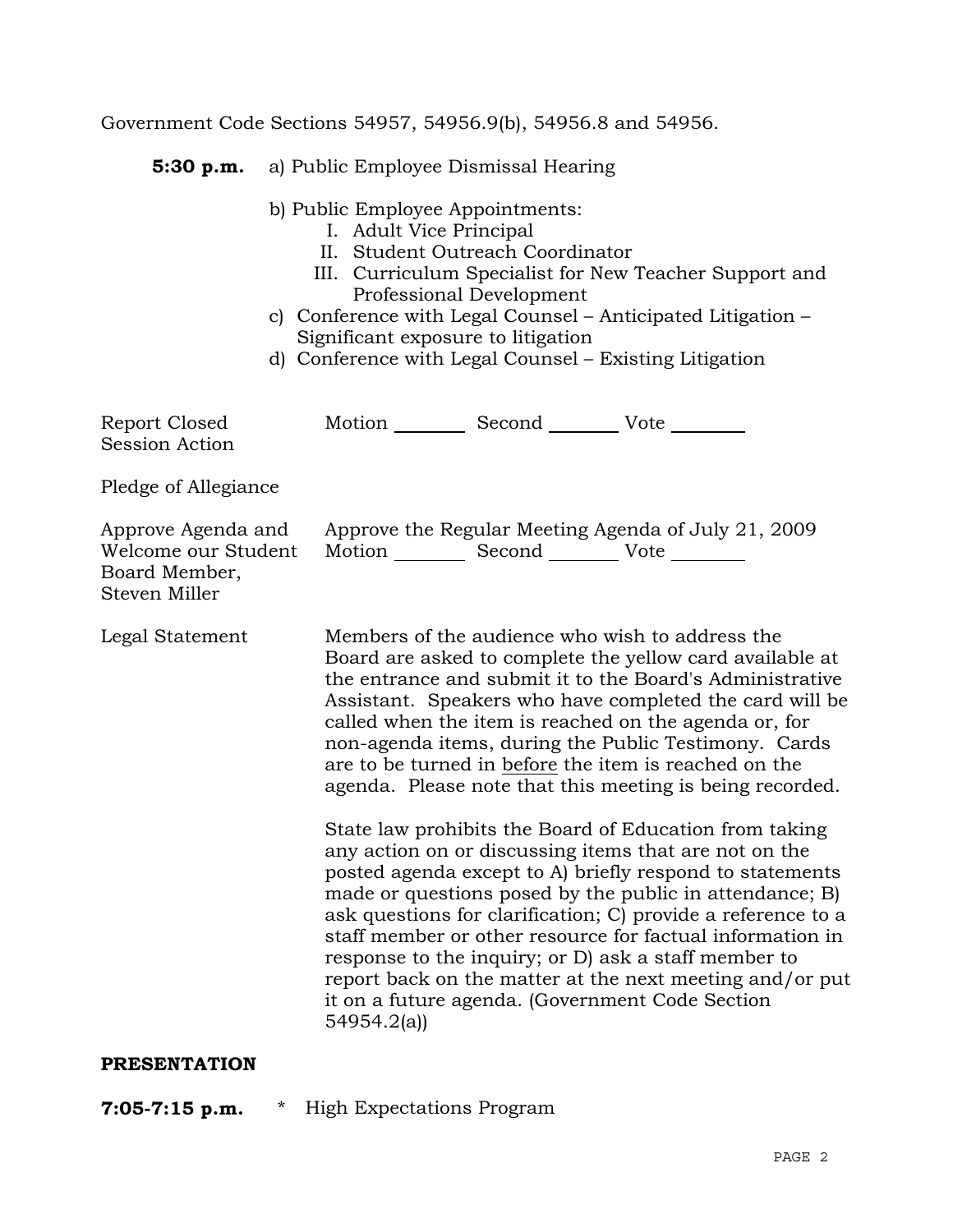Ms. Teneh Weller, of High Expectations Parental Service, will present information to the Board regarding a comprehensive parent leadership classes that will be offered to parents of students attending our eight elementary schools. The program is designed to give parents the tools they need to fully support their child's academic achievement. Parents attend workshops over the course of 9 weeks. Content includes such topics as: Role of the Parent at Home and at School, Stress management, Building Self-Esteem, Parenting Styles, Ages and Stages, Creating an Atmosphere for Success, Using Academic language, and I'm College Bound. Ms. Weller will also discuss outreach and support that is part of the program.

# **ACTION ITEM**

These items are presented for action at this time. Some may have been reviewed at a previous meeting.

| $3.1-A$<br><b>High Expectations</b> | <b>Staff Recommendation:</b><br>Approve Memorandum of Understanding between<br>San Leandro Unified School District and Teneh |
|-------------------------------------|------------------------------------------------------------------------------------------------------------------------------|
|                                     | Weller, Parent Educator, High Expectations.                                                                                  |

Motion Second Vote

## **PUBLIC TESTIMONY ON NON-AGENDA ITEMS**

**REPORTS** Correspondence Student Board Member Report Union Representative Reports Superintendent's Report Board Committee Reports

- Advocacy
- Communication
- Curriculum
- Facilities/Technology

## **CONSENT ITEMS**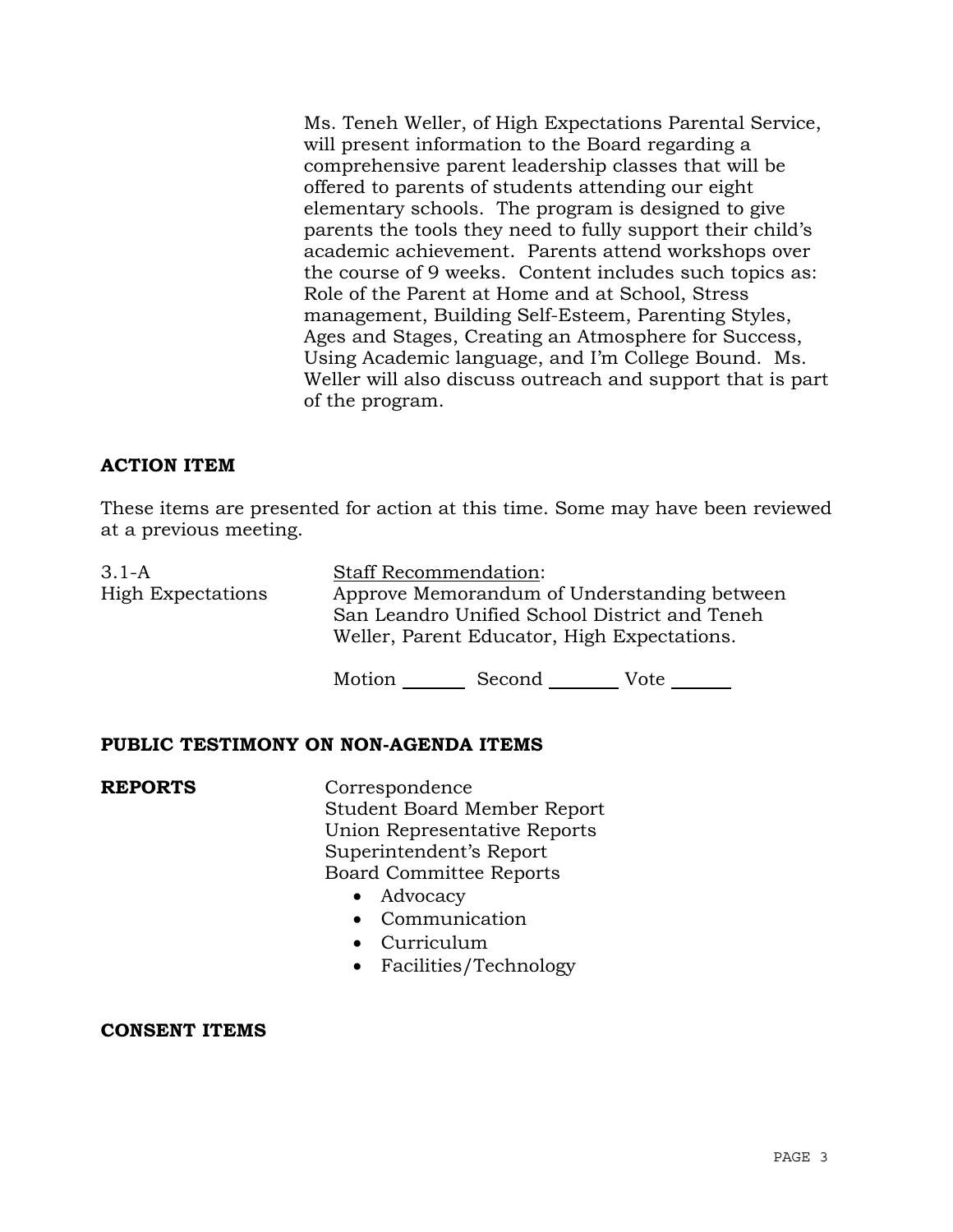These items are considered routine and may be enacted by a single motion. At the request of any member of the Board, any item on the consent agenda shall be removed and given individual consideration for action as a regular agenda item. General Services

| $1.1-C$<br>Approval of Board<br>Minutes $-$ May 5, 2009                                              | Staff Recommendation:<br>Approve the minutes of the regular Board meeting<br>held on May 5, 2005.                                                                                                                                                                                            |                                                 |                                                    |
|------------------------------------------------------------------------------------------------------|----------------------------------------------------------------------------------------------------------------------------------------------------------------------------------------------------------------------------------------------------------------------------------------------|-------------------------------------------------|----------------------------------------------------|
|                                                                                                      |                                                                                                                                                                                                                                                                                              | Motion _________ Second __________ Vote _______ |                                                    |
| $1.2 - C$<br>Approval of Board<br>Minutes $-$ June 2,<br>2009                                        | Staff Recommendation:<br>held on June 2, 2009.                                                                                                                                                                                                                                               |                                                 | Approve the minutes of the regular Board meeting   |
|                                                                                                      |                                                                                                                                                                                                                                                                                              | Motion _________ Second __________ Vote _______ |                                                    |
| $1.3-C$<br>Approval of Board<br>Minutes $-$ June 16,<br>2009                                         | Staff Recommendation:<br>Approve the minutes of the regular Board meeting<br>held on June 16, 2009.                                                                                                                                                                                          |                                                 |                                                    |
|                                                                                                      |                                                                                                                                                                                                                                                                                              | Motion _________ Second __________ Vote _______ |                                                    |
| $1.4-C$<br>Resolution #09-37,<br>Support Senate<br>Constitutional<br>Amendment (SCA) 6<br>(Simitian) | Staff Recommendation:<br>Adopt Resolution #09-37, Support Senate<br>Constitutional Amendment (SCA) 6 (Simitian)<br>which would lower the vote threshold to 55<br>percent for school districts, community college<br>districts and county offices of education to pass<br>local parcel taxes. |                                                 |                                                    |
|                                                                                                      |                                                                                                                                                                                                                                                                                              | Motion _________ Second __________ Vote _______ |                                                    |
| Human Resources                                                                                      |                                                                                                                                                                                                                                                                                              |                                                 |                                                    |
| $2.1 - C$<br>Acceptance of<br>Personnel Report                                                       | Staff Recommendation:                                                                                                                                                                                                                                                                        | Accept Personnel Report as submitted.           |                                                    |
|                                                                                                      |                                                                                                                                                                                                                                                                                              | Motion _________ Second __________ Vote _______ |                                                    |
| $2.2 - C$<br>Renewal of Student<br>Teaching Agreement                                                | Staff Recommendation:                                                                                                                                                                                                                                                                        | Approve the renewal of the Student Teaching     | Agreement with Saint Mary's College of California. |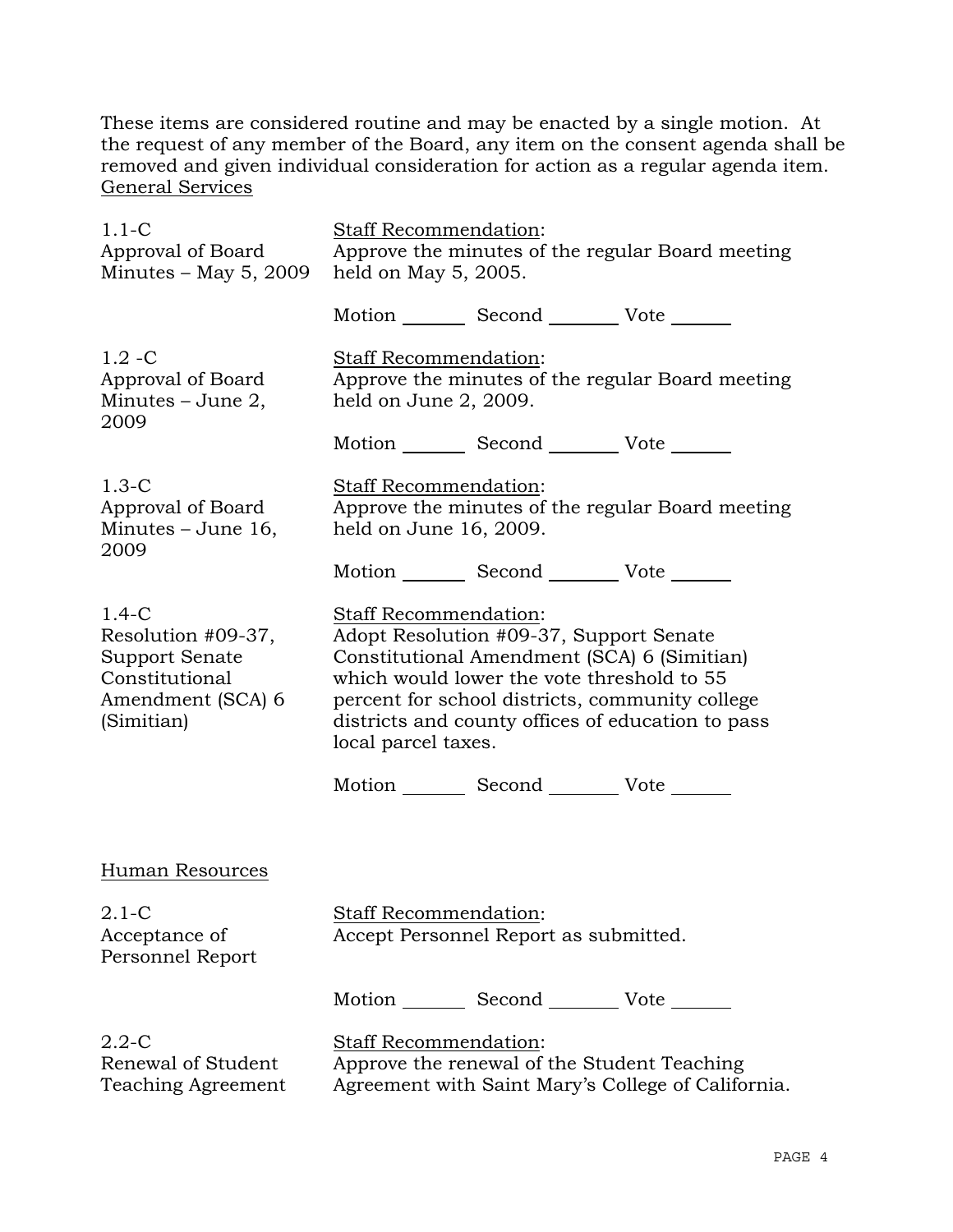Motion \_\_\_\_\_\_\_\_ Second \_\_\_\_\_\_\_\_\_ Vote \_\_\_\_\_\_\_

| <b>Educational Services</b>                                                                                   |                                                |                                                                                                                                           |                                                |
|---------------------------------------------------------------------------------------------------------------|------------------------------------------------|-------------------------------------------------------------------------------------------------------------------------------------------|------------------------------------------------|
| $3.1-C$<br>High School<br><b>Environmental Science</b><br>(CP) Course<br>Description                          | <b>Staff Recommendation:</b><br>description    | Science College Preparatory (CP) Course                                                                                                   | Approve the revised High School Environmental  |
|                                                                                                               |                                                | Motion _________ Second __________ Vote _______                                                                                           |                                                |
| $3.2 - C$<br><b>Environmental Science</b><br>Textbooks                                                        | <b>Staff Recommendation:</b><br>2008           | Approve the textbook, Holt Environmental<br>Science, author: Karen Arms, Publisher: Holt,                                                 | Rinehart and Winston, Edition/Copyright Date - |
|                                                                                                               |                                                | Motion _________ Second __________ Vote _______                                                                                           |                                                |
| $3.3 - C$<br>MOU between San<br>Leandro Unified School<br>District and Hatchuel<br>Tabernik and<br>Associates | Staff Recommendation:<br>Elementary School     | School District and Hatchuel Tabernik and<br>Associates, to release data for the purpose of<br>evaluating the Girlstart Program at Wilson | Approve the MOU between San Leandro Unified    |
|                                                                                                               |                                                | Motion _________ Second __________ Vote _______                                                                                           |                                                |
| <b>Business Operations</b>                                                                                    |                                                |                                                                                                                                           |                                                |
| $4.1-C$<br>Ratification of Payroll                                                                            | <b>Staff Recommendation:</b><br>\$5,094,315.36 | Ratify June 2009 payroll in the amount of                                                                                                 |                                                |
|                                                                                                               |                                                | Motion _________ Second __________ Vote _______                                                                                           |                                                |
|                                                                                                               |                                                |                                                                                                                                           |                                                |
| $4.2-C$<br>Approval of Bill<br>Warrants                                                                       | Staff Recommendation:                          | in the amount of \$8,994,030.39.                                                                                                          | Approve Bill Warrants #88-894381 88-910484     |
|                                                                                                               |                                                | Motion _________ Second __________ Vote _______                                                                                           |                                                |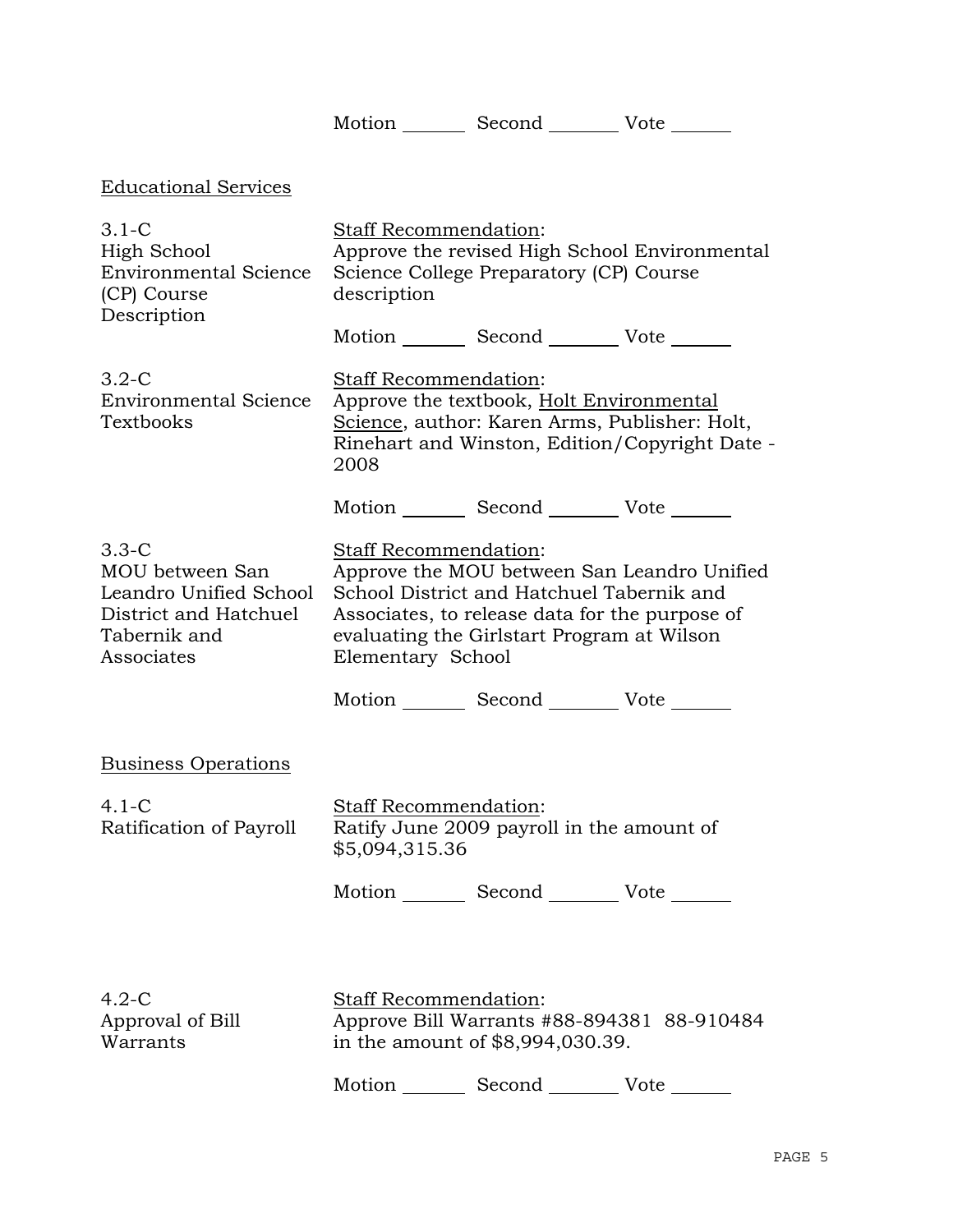| $4.3-C$<br>Intra-Budget Transfers                                                                    | <b>Staff Recommendation:</b><br>Approve the request for Intra-Budget Transfers for<br>April, May and June 2009.                                                              |               |      |
|------------------------------------------------------------------------------------------------------|------------------------------------------------------------------------------------------------------------------------------------------------------------------------------|---------------|------|
|                                                                                                      | Motion                                                                                                                                                                       | Second Vote   |      |
| $4.4 - C$<br>Resolution #09-38 to<br>Declare Certain<br><b>Equipment Surplus</b><br>and/or Obsolete. | <b>Staff Recommendation:</b><br>Adopt Resolution #09-38 to declare certain<br>equipment surplus and/or obsolete due to the age<br>and condition of the designated equipment. |               |      |
|                                                                                                      |                                                                                                                                                                              | Motion Second | Vote |

# Facilities and Construction

| $5.1 - C$             | <b>Staff Recommendation:</b>                         |
|-----------------------|------------------------------------------------------|
| Appointments to the   | Approve appointments of 1) Chad Pennebaker to        |
| Citizen's Oversight   | fill the vacancy representing a senior citizens      |
| Committee to Fill Two | organization and, 2) Telia Jones to fill the vacancy |
| Vacancies             | representing a school site organization.             |

Motion Second Vote \_\_\_\_\_\_

## **ACTION ITEM**

# Human Resources

| $2.1-A$                    | <b>Staff Recommendation:</b>                  |  |  |
|----------------------------|-----------------------------------------------|--|--|
| Resolution #09-39          | Adopt Resolution #09-39 Reduction or          |  |  |
| Reduction or               | Elimination of Specially Funded and Generally |  |  |
| Elimination of             | Funded Classified Services. Funded Source for |  |  |
| Specially Funded and       | School Library improvement Program, \$3,063   |  |  |
| Generally Funded           |                                               |  |  |
| <b>Classified Services</b> |                                               |  |  |
|                            | Motion<br>Second<br>Vote                      |  |  |

#### **CONFERENCE ITEMS**

#### General Services

1.1-CF Contract between California School Boards Association

# Staff Recommendation: The Board will discuss and consider approving the contract between California School Boards Association (CSBA) and San Leandro Unified for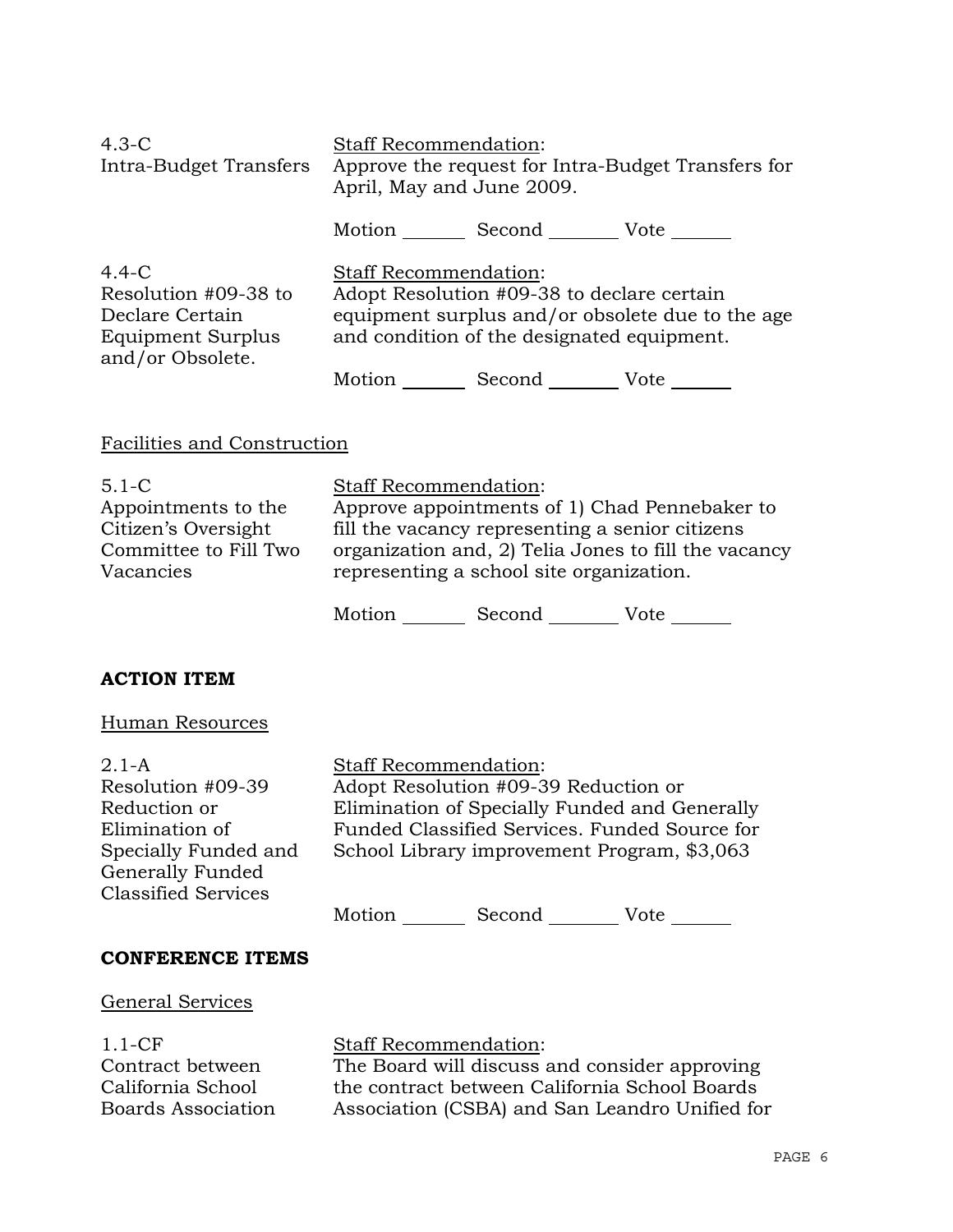| (CSBA) and San<br>Leandro Unified for<br>Agenda Online Service   | Agenda Online Service. The term of the agreement<br>is one calendar year, beginning on the date that<br>CSBA receives the signed agreement. The cost for<br>the first year is \$3,000 and the second year fee is<br>\$2,500. Contracts are renewed each year.                                                                                                            |                                                                                      |                                                                                                                                                                                                                                                                        |
|------------------------------------------------------------------|--------------------------------------------------------------------------------------------------------------------------------------------------------------------------------------------------------------------------------------------------------------------------------------------------------------------------------------------------------------------------|--------------------------------------------------------------------------------------|------------------------------------------------------------------------------------------------------------------------------------------------------------------------------------------------------------------------------------------------------------------------|
|                                                                  |                                                                                                                                                                                                                                                                                                                                                                          | Motion _________ Second ___________ Vote _______                                     |                                                                                                                                                                                                                                                                        |
| Human Resources                                                  |                                                                                                                                                                                                                                                                                                                                                                          |                                                                                      |                                                                                                                                                                                                                                                                        |
| $2.1 - CF$<br>Maintenance &<br>Operations<br>Reorganization Plan | Staff Recommendation:<br>conversion is cost neutral.                                                                                                                                                                                                                                                                                                                     | Approve the Maintenance & Operations<br>Utility Lead to a 0.65 Utility position. The | reorganization plan. The 2008-09 budget cuts to the<br>Maintenance & Operations Department resulted in<br>a loss of 2.5 FTE. Included in this 2.5 FTE is the<br>reduction of a 1.0 FTE Utility Lead to a 0.5 FTE<br>position. Staff recommends to convert this 0.5 FTE |
|                                                                  |                                                                                                                                                                                                                                                                                                                                                                          | Motion ____________ Second _____________ Vote_________                               |                                                                                                                                                                                                                                                                        |
| <b>Business Operations</b>                                       |                                                                                                                                                                                                                                                                                                                                                                          |                                                                                      |                                                                                                                                                                                                                                                                        |
| $4.1-CF$<br>Assess fees on Adult<br>Education programs           | Staff Recommendation:<br>Approve the assessment of fees on Adult<br>Education programs: High School Diploma;<br>Independent Study; Distance Learning; General<br>Education Development (G.E.D.); Adult Basic<br>Education; English as a Second Language; and<br>Citizenship. Details on the implementation of<br>these programs are provided in the Board cover<br>page. |                                                                                      |                                                                                                                                                                                                                                                                        |
| <b>INFORMATION</b>                                               |                                                                                                                                                                                                                                                                                                                                                                          | Motion _________ Second __________ Vote _______                                      |                                                                                                                                                                                                                                                                        |

These items are intended to keep the Board informed on various District business matters which do not require action by the Board.

Educational Services

| $3.1-I$              | <b>Staff Recommendation:</b>                    |
|----------------------|-------------------------------------------------|
| Williams Uniform     | Receive for information and review the Williams |
| Complaint Procedures | Uniform Complaint Procedures (Including         |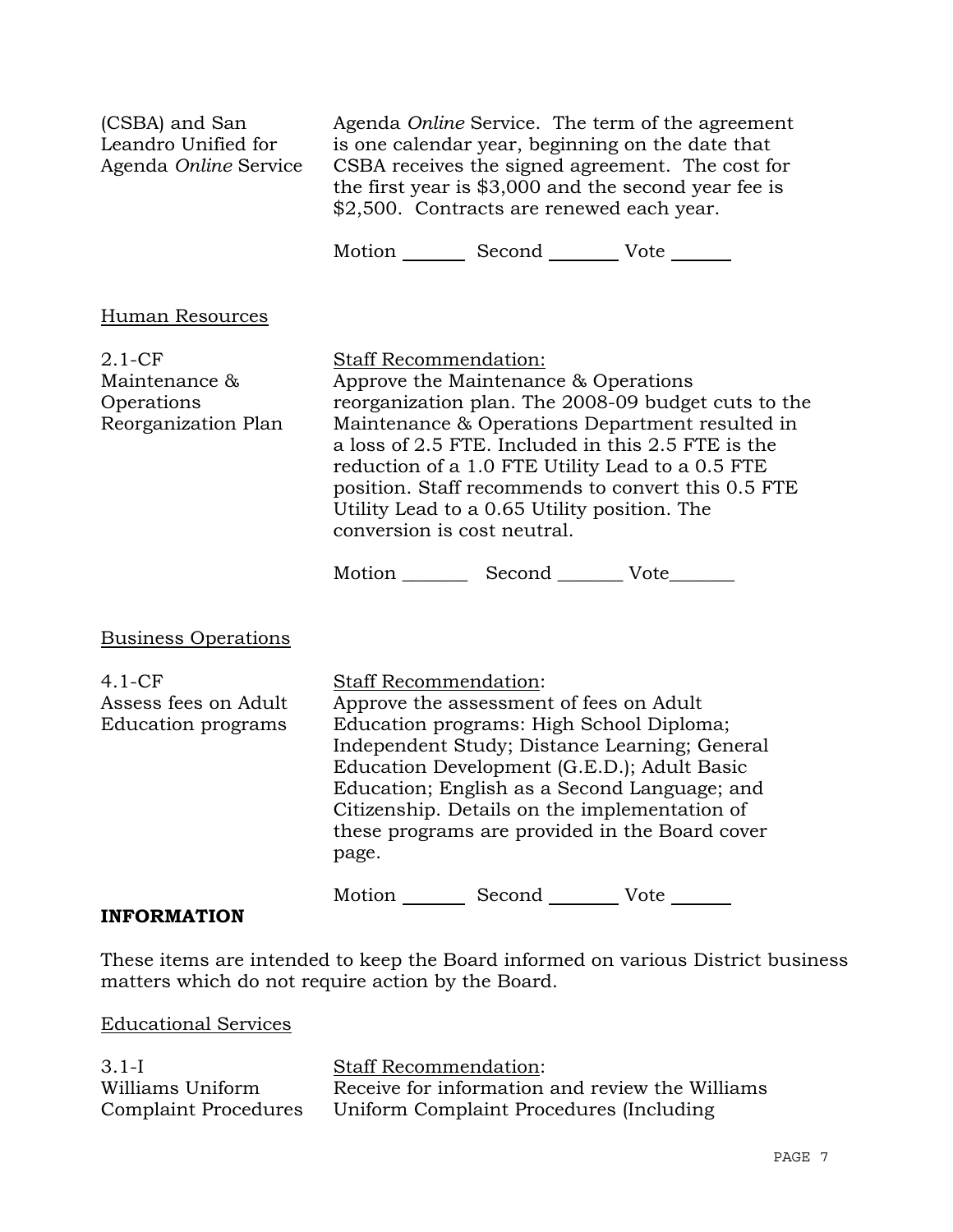| (Including Valenzuela) | Valenzuela Settlement Requirement) Quarterly     |
|------------------------|--------------------------------------------------|
| Settlement             | Report for the period of April 2009 – June 2009. |
| Requirement)           |                                                  |

Business, Operations and Facilities

| $4.1-I$<br>Miscellaneous Receipts | <b>Staff Recommendation:</b><br>Miscellaneous receipts in the amount of<br>$$11,686,564.19$ have been deposited in the<br>Treasury of Alameda County. |
|-----------------------------------|-------------------------------------------------------------------------------------------------------------------------------------------------------|
| $4.2-I$                           | <b>Staff Recommendation:</b>                                                                                                                          |
| Investment Report for             | Receive for information and review the investment                                                                                                     |
| May 2009                          | report for the month May 2009.                                                                                                                        |

## **ADDITIONAL SUGGESTIONS AND COMMENTS FROM BOARD MEMBERS**

# **ANNOUNCEMENT Board of Education Meetings**

# **Special Meeting – Wednesday July 22, 2009, DO**

Regular Meeting – August 4, 2009 Regular Meeting – August 18, 2009 Regular Meeting – September 1, 2009 Regular Meeting – September 15, 2009 Regular Meeting – October 6, 2009 Regular Meeting – October 20, 2009